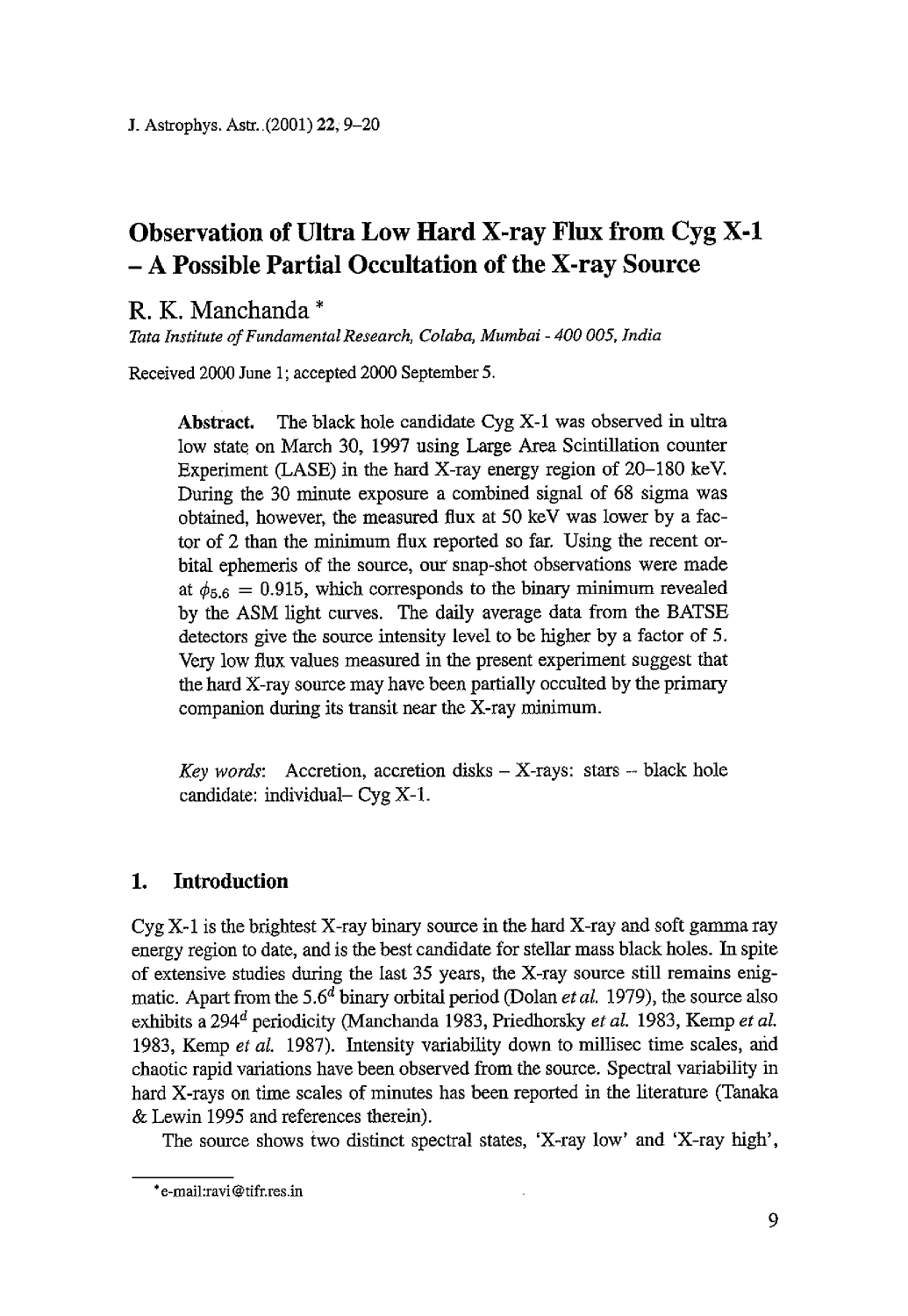depending on the low energy flux below 10 keV and the power law index changes from 1.5 to  $\sim$  3 - 4 between the two states. During its low state, the X-ray spectrum is dominated by photons up to several hundred keV. However, the HEAO-C observations during September 1979 to July 1980 revealed the presence of a 'superlow' state in which both the soft X-ray and hard X-ray flux dropped simultaneously (Ling *et al.* 1983). Three distinct intensity levels namely 'X-ray low'  $(\gamma_1)$ , 'X-ray high' ( $\gamma_2$ ) and 'X-ray very high' ( $\gamma_3$ ), have been suggested on the basis of the power density spectrum analysis (PDS) of the source intensity and the strength of the quasi-periodic oscillations (Tanaka 1989; van der Klis 1995). Cyg  $X$ -1 went through an extended low luminosity level  $(\gamma_0)$  in 1994 during which the 45-140 keV flux decreased to almost 25% of the normal X-ray high state value (Ling *et aL* 1997). Discrete intensity states for source is a simplified description for deriving the model parameters, the BATSE Iight curve of the daily averaged intensity suggests a continuous luminosity variation of the source.

The binary period of  $5.6<sup>d</sup>$  for the source has been established from the optical observations and the X-ray sinusoidal binary light curve has been recently observed from the RXTE data (Pooley *et al.* 1999). No clear dip due to the eclipsing by the primary companion has been seen either in the optical data or the soft X-ray light curve. Cygnus X-1 is also one of the most variable high energy source, and no systematic spectral studies at high energies with its binary phase have been made so far. The model fitting for the broad band X-ray spectrum of the source itself has been a matter of great debate. While the low energy components are modeled with galactic absorption for a black body input spectrum with a  $K_{\alpha}$  fluorescence emission fine due to Iron at 6.7 keV, high energy continuum has been fitted both with Comptonized power law, addition of a reflection component and two component Comptonized spectra (Chitnis *et al.* 1998).

The snap-shot X-ray spectrum obtained during the present experiment is much steeper than the canonical power index  $\alpha \sim 2$ , suggestive of the 'mid' or 'low' state. The total luminosity of the source was also found to be lower by a factor of about 2 compared to the measurements even during the super low state. Since the present observations correspond to the minimum in binary light curve as seen in the ASM phase data, and the daily averaged intensity of the source in the 45-150 keV energy band on the day of our observation was by a factor of 5 higher (BATSE archival data), the present observations suggest a partial eclipsing of the hard X-ray emission region of the source near the minimum phase. The source spectrum has a peculiar knee-shaped profile and we discuss the physical conditions, which can lead to this behaviour.

#### **2. Experimental details**

The observations were made with a Large Area Scintillation counter Experiment (LASE) which is designed to study fast variations in the flux of X-ray sources in the hard X-ray energy region up to 200 keV. The payload consists of three large area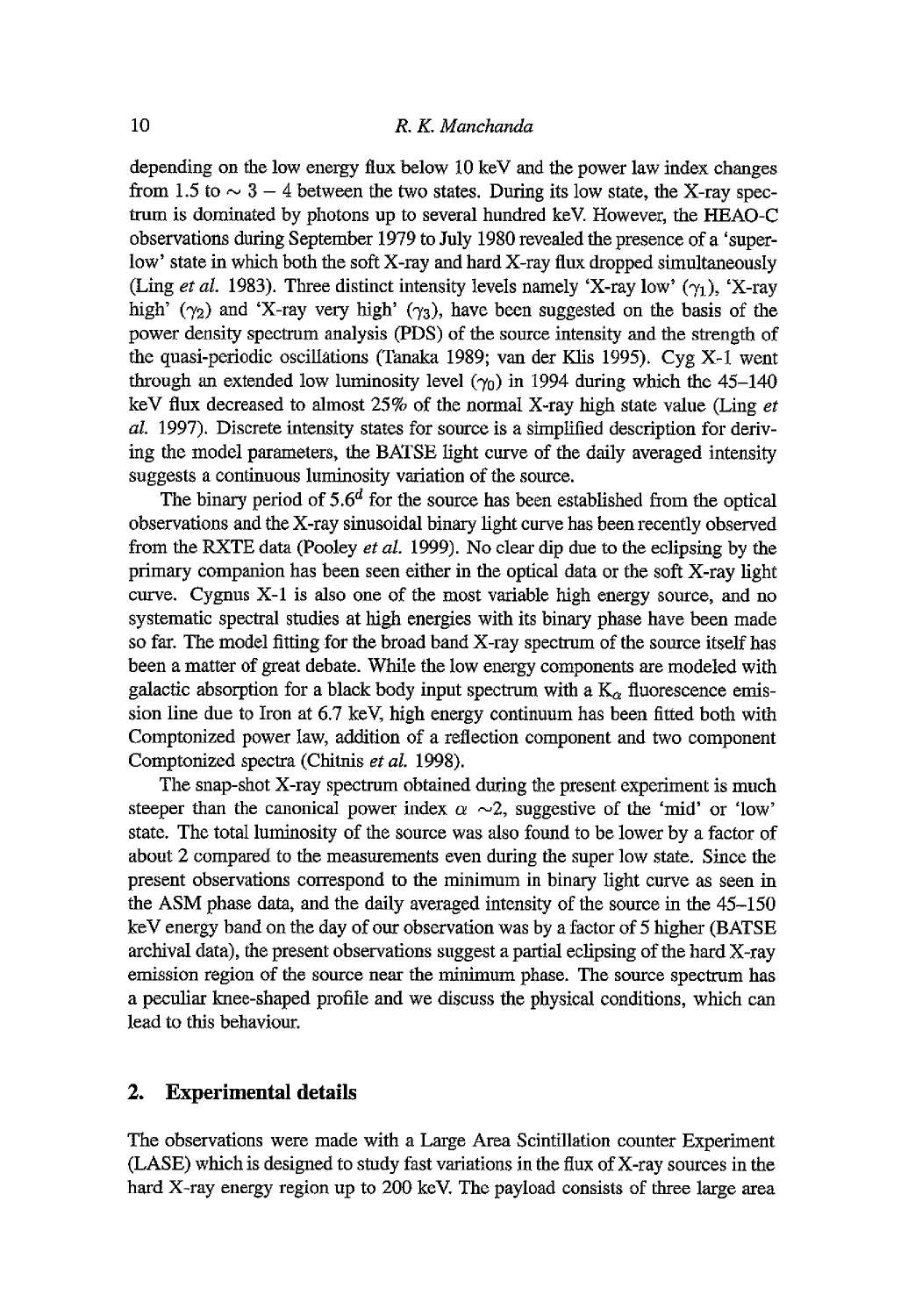X-ray detector modules mounted on a servo-controlled platform. The detectors are a specially designed combination of thin and thick large area NaI(T1) scintillation counters configured in back-to-back geometry. Each of the detector modules has a geometrical area of  $400 \text{ cm}^2$  and the thickness of the prime detector is 3mm. The active anti-coincidence shield is provided by a 30 mm thick crystal. The field of view of each module is  $4.5^{\circ} \times 4.5^{\circ}$  and is defined by demountable mechanical slat collimator specially designed with a sandwiched material of lead, tin and copper. Each module along with the collimator is further encased with a passive shield. Each detector is designed as a stand-alone umt with independent on-board subsystems for HV power and data processing. LASE payload is fully automatic with an on-board star tracker and requires no ground control during the flight. The detector modules have 100% detection efficiency in the operative energy region and the back-to-back configuration gives 80% reduction in the detector background. The details of the detector design, associated electronics, control sub-systems and the in-flight behaviour of the instrument are presented elsewhere (D'Silva *et al.* 1998). The response matrix of each detector was constructed from the pre flight calibration of the detectors at different X-ray line energies using a variety of radioactive sources Am<sup>241</sup> (24.7 keV and 59.6 keV), Ba<sup>133</sup> (32.4 keV and 81 keV), Cd<sup>109</sup> (22.1 keV and 97.5 keV). To calibrate the high energy end of chosen energy range, we used highly accurate 'divide by two' attenuators in the detector outputs and observed the 300 keV and 357 keV lines from  $Ba^{133}$ . In addition, an Am<sup>241</sup> source is mounted on the payload for periodic calibration of the payload by command during the flight. Accepted events from various detectors are pulse height analyzed and time tagged with 25  $\mu$ sec resolution and are transmitted to the ground on a 40 kbit PCM/FM link. The  $3\sigma$  sensitivity of the LASE telescope in the entire energy range up to 180 keV is  $\sim 1.5 \times 10^{-6}$ cm<sup>-2</sup>s<sup>-1</sup>keV<sup>-1</sup> for a source observation of  $10^4$  sec.

The balloon flight was launched on 30 March 1997 from Hyderabad, India (cutoff rigidity  $16.8$  GV) and reached a ceiling altitude of 3.3 mbs. A number of X-ray sources Her X-l, GR 1744-28, GS 1843+00, GRS 1905+105, Cyg X-1 and Cyg X-3 were observed during the experiment. Cyg X-1 was in the field of view of the two detectors for a total period of 30 minutes during 0530 to 0600 UT. The background was derived from two observations of a blank field before and after the source pointing. The present observation of the source corresponds to MJD 50536.07.

#### **3. Results and Discussion**

The counting rate profile from the two detectors during the source observation is shown in Fig. 1. The data are plotted as the total counts in the entire energy band versus bin number ( $\sim$  30sec) for each detector. The top panel gives the azimuthal information about the source acquisition and the tracking during the observation. The source observation interval is marked by the arrows. It is clearly seen from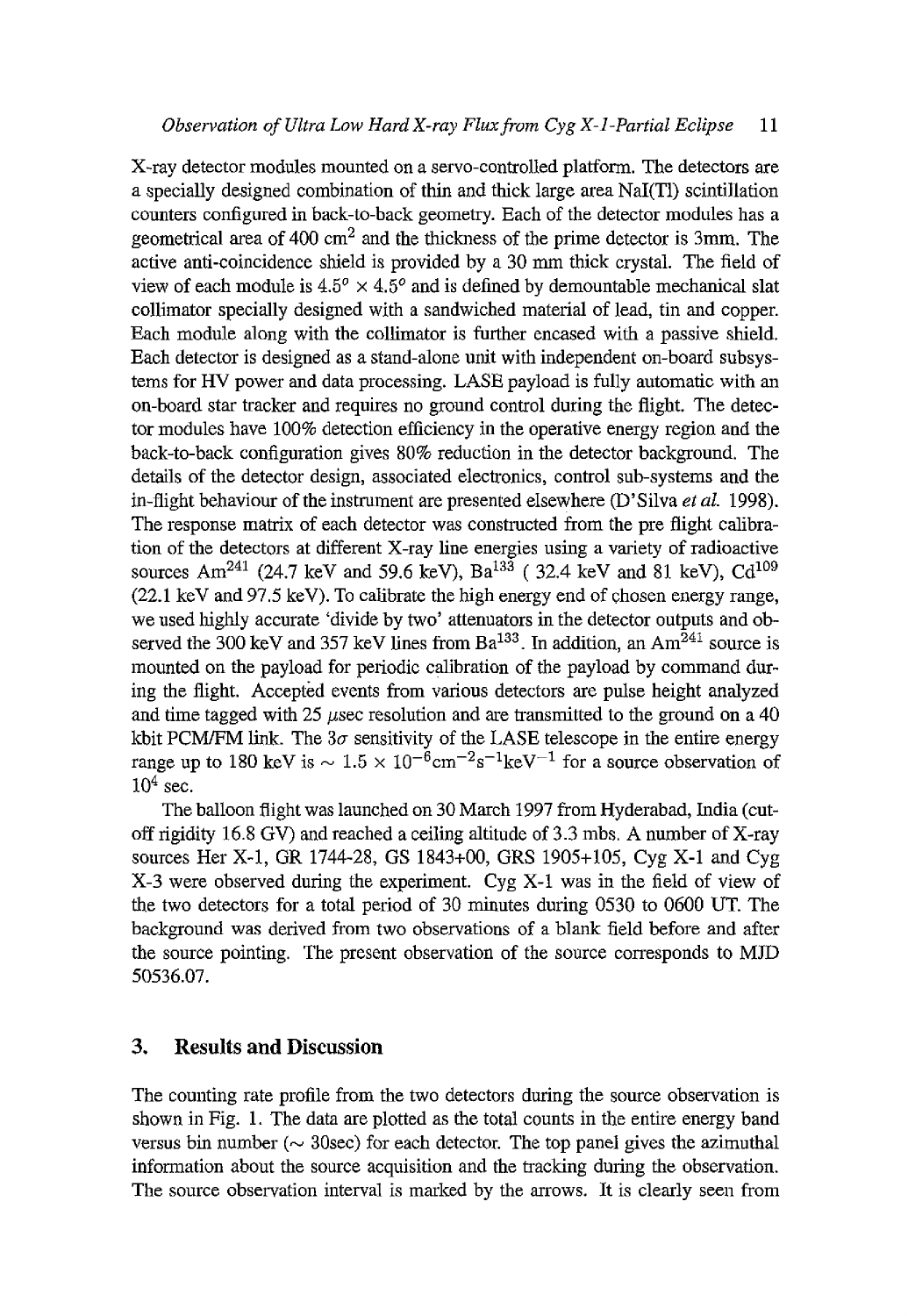

Figure 1. The counting rate profile of the two detectors during the observation of  $Cyg X-1$ . The top panel gives the target tracking and is marked by arrows. The bin size is  $\sim 30$  sec. Y-axis gives the integral counts for the detectors and azimuth shaft-encoder value for the upper panel.

the figure that the observed counting rate registered a significant increase as soon as the detectors acquired the target and an excess of  $\sim 6$  ct. s<sup>-1</sup> was recorded due to the source. A total excess of 11070 and 12750 counts was obtained in each of the two detectors and corresponds to a combined statistical significance of  $68\sigma$  in the 20-180keV energy band. The source contribution was divided in 16 energy bins and corrected for the atmospheric absorption of 3.3 mbs corresponding to the float altitude, window transmission, detection efficiency and the energy resolution of each detector. An additional correction of 10% due to the systematic effects was applied to data below 26 keV.

The combined deconvolved hard X-ray spectrum of the source is shown in Fig. 2. The observed spectra of the source obtained during 'X-ray low/hard'  $(\gamma_1)$ , 'X-ray high/soft'  $(\gamma_2)$  and super low state  $(\gamma_0)$  are also plotted in the figure for comparison. The high state spectrum is taken from the HEXTE data on board RXTE sateilite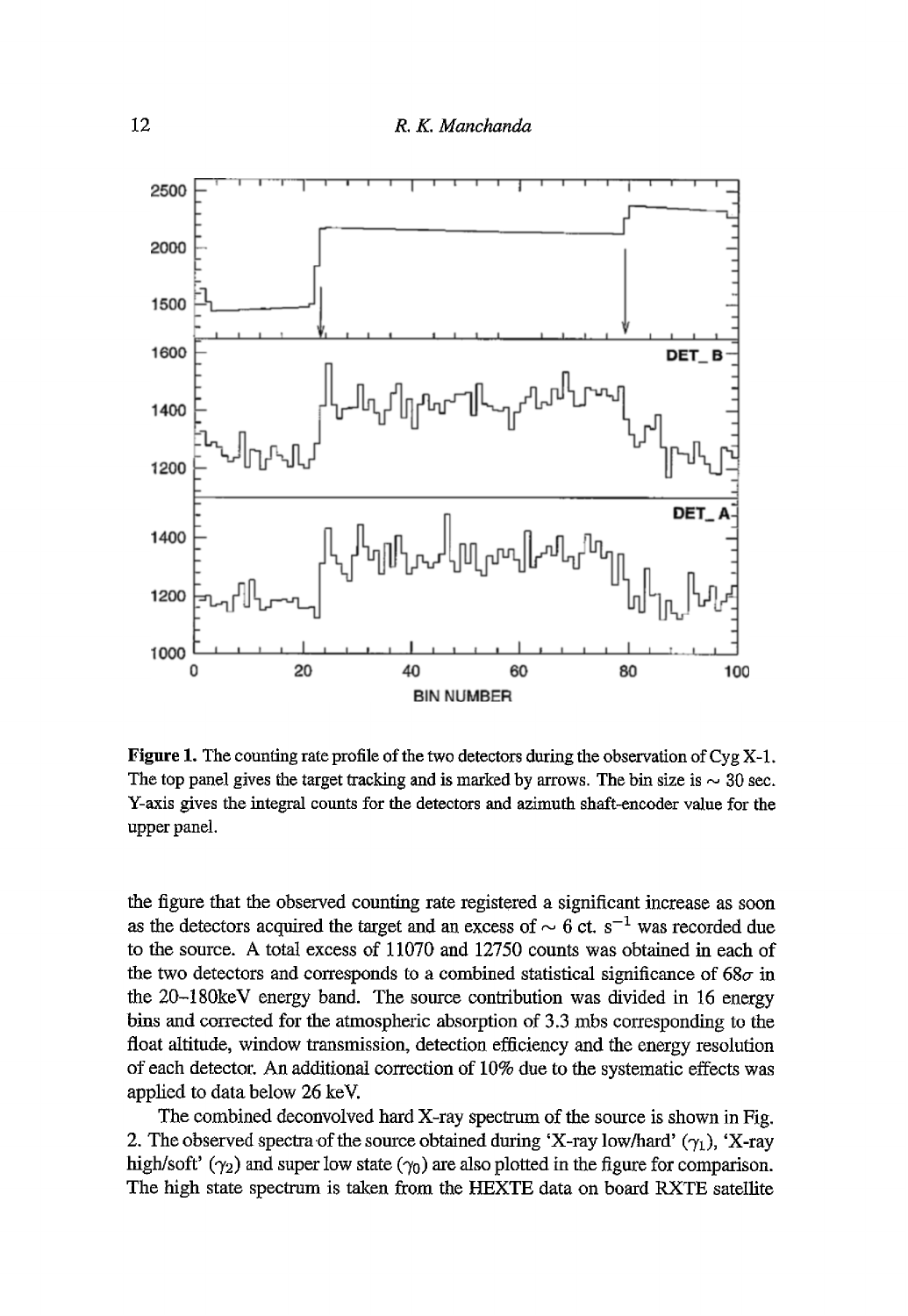

Figure 2. Hard X-ray spectrum of Cyg X-1. 'X-ray high/soft', 'X-ray low/hard' and super low state spectra are shown for comparison. Solid line represents a two temperature thermal fit.

(Cui *et aL* 1998). The low state spectrum (Ubertini *et aL* 1991, Ling *et al.* 1997) and super low state data corresponds to Ling *et al.* (1997) and Phlips *et al.* (1996). It is seen from the figure that the present data show a peculiar knee-shaped spectral profile and is quite different from the observations made so far. It is interesting to note that the low energy point compares well with the other data while the data above 30 keV are a factor of  $\sim$ 5-7 lower than the high state spectrum and a factor of 2 lower than the super low state. In order to further establish that the observed features in the spectrum of Cyg X-1 are genuine and that there was no other unknown systematic effect, we have plotted the observed spectrum of  $Cyg X-3$  in Fig. 3, which was tracked after Cyg X-1. The data of Rao *et al.* (1991) obtained using a xenon filled proportional counter telescope are also shown for comparison. It is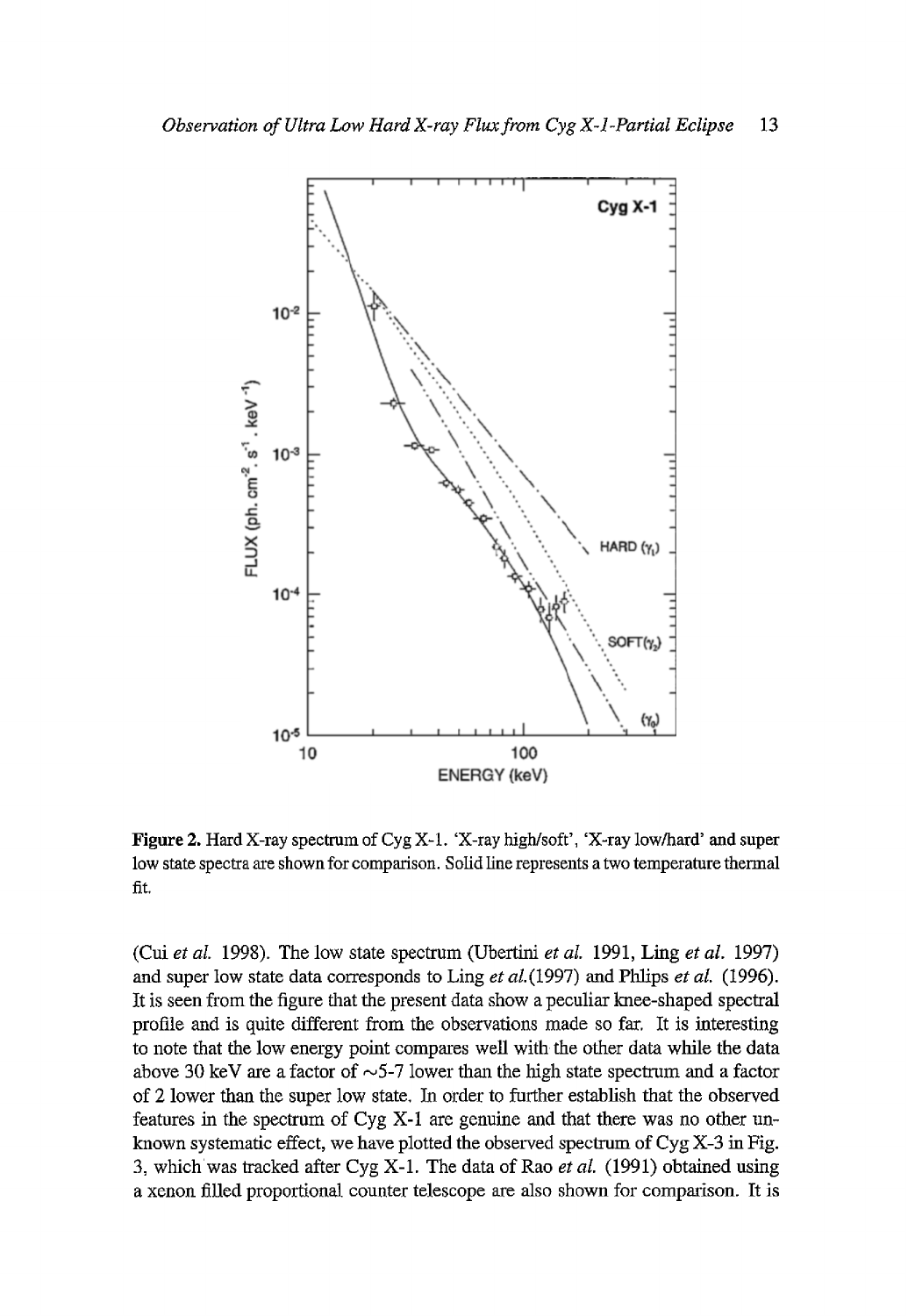

Figure 3. Hard X-ray spectra of Cyg X-3. The data of Rao *et aL* (1991) are shown for comparison ( $\triangle$ ). The dotted line gives the best fit spectrum (11.3  $E^{-2.8}$ ) by the authors.

clear from Fig. 3 that both data agree completely both in magnitude and in the spectral shape. This comparison clearly supports the refiability of data presented in Fig. 2.

It is seen from Fig. 2, that the entire data can not be fitted to a simple mathematical function either with a single power law of the form  $\frac{dN}{dE} = K E^{-\alpha}$  ph.  $\rm cm^{-2}$  s<sup>-1</sup> keV<sup>-1</sup> or a thermal spectrum of the type  $\frac{A}{L}e^{-E/kT}$ . However above 40 keV the data can be reasonably represented by either of the two forms. The best fit model parameters for a 'forced fit' with single power law are  $K = 1.8 \pm 0.2 \times 10^{-1}$ and  $\alpha = 1.95 \pm 0.2$  for  $\chi^2 \sim 2.3$  per degree of freedom thereby suggesting a composite fit. The spectral index of  $1.95 \pm 0.2$  compares well with that of 'X-ray low' state value of  $\sim 2.1$  (Ubertini *et. al.* 1991, Ling *et al.* (1997) and is not surprising as the source was observed to be in the X-ray low/hard state since October 1996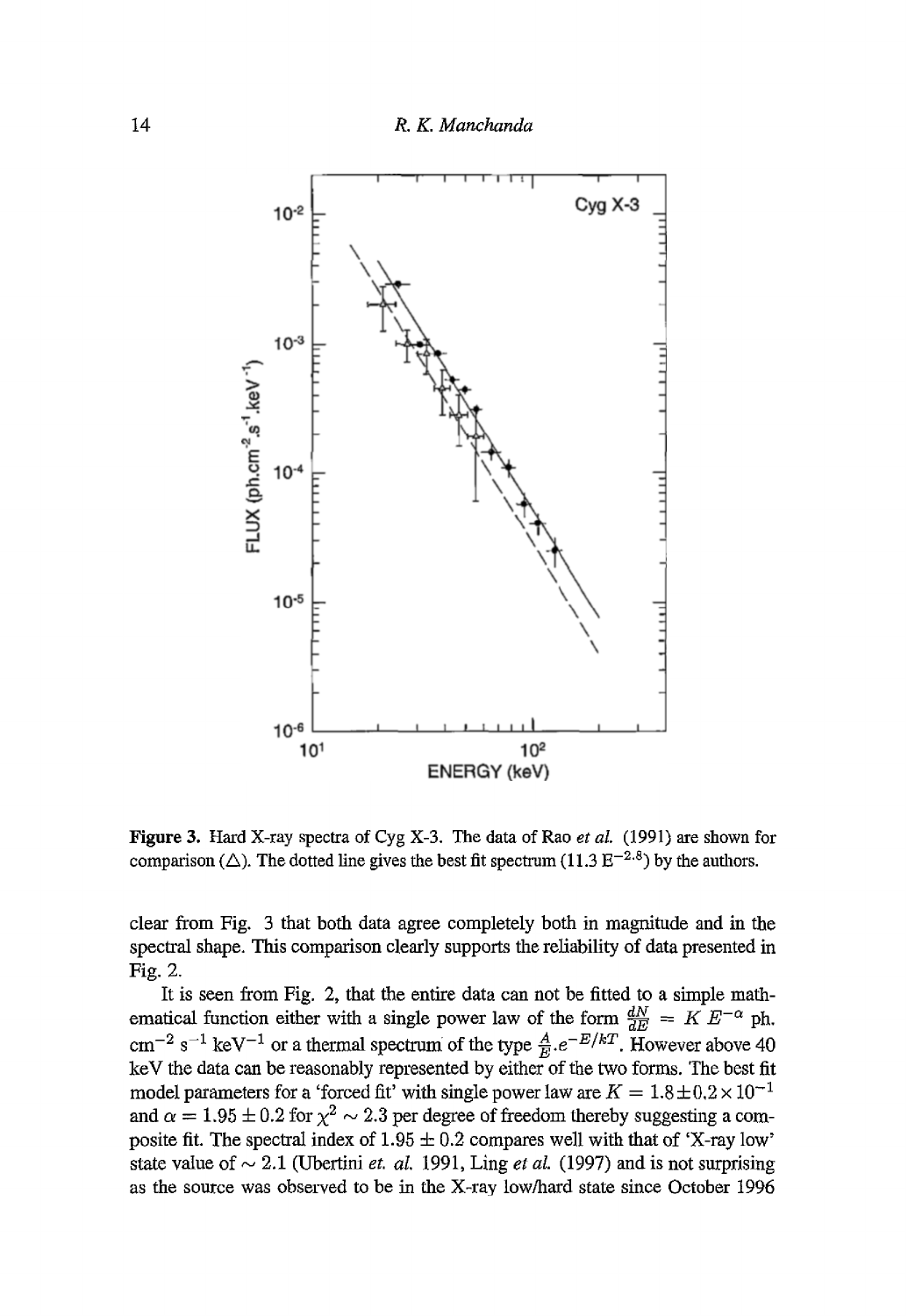(RXTE archival data). Similarly, a simple exponential function with a  $kT \approx 35$  keV can be fitted to the data above 40 keV with a poor  $\chi^2$  value and the temperature compares well with the value of kT=36+6 keV reported by Ubertini *et al.* (1991). No acceptable fit to the entire data was found even for a composite two component spectrum. A combined mathematical function with two temperatures fitted to the data is shown in Fig. 2 for illustration. The composite fit parameter values are  $A_1 \sim 12$  kT $\sim$ 3.54 keV,  $A_2 \sim 7.3 \times 10^{-2}$  and kT value of 52 keV for a  $\chi^2$  value of 4.7. Similarly the best attempt with two component power law fit to the data corresponded to spectral indices of  $\alpha_1 = 1.76 \pm 0.06$  and  $\alpha_2 = 2.76 \pm 0.1$  and with the roll over energy  $E_r \sim 26 \pm 2$  keV. The estimated luminosity of the source in the 20-200 band at the time of present observations is  $2 \times 10^{36}$  ergs/sec, assuming a source distance of 10 kpc.

In order to pinpoint the cause of disparity between the present measurements and the earlier data and its possible relation to its binary nature, we have plotted the binary light curve of Cyg X-1 in Fig. 3. The data shown in the lower panel are taken from Pooley *et al.* (1999) who have made a comparative study of orbital modulation in the X-ray and radio bands. The top panel corresponds to the phasogram computed from the BATSE daily average intensity of the source along with the present observation. For computing the  $5.6<sup>d</sup>$  phase, we have used the spectroscopic ephemeris of P=5<sup>d</sup>.599847  $\pm 0^d$ .000018 and T=JD 2441874.703  $\pm 0.009$ (Brocksopp *et al.* 1999). It is seen from Fig. 4, that the epoch of our observation  $\phi_{5d,6} = 0.91$  does correlate to the minimum in the ASM light curve. Since the daily average intensity of the source obtained from the BATSE data does not show any large variation during the binary cycle of present observation and the average flux is higher by a factor of 5, we conclude that there may be a partial eclipsing of the hard X-ray emission region around the source. As discussed later, the kneeshaped spectral profile in the hard X-ray region is consistent with this conclusion. This feature might have been missed in the past experiments due to long integration intervals used to derive hard X-ray spectra because of the low sensitivity of the detector systems. High sensitivity of the present instrument allows snap-shot spectra of the bright X-ray sources with high statistical significance.

The wide band X-ray spectrum of Cygnus X-I in the energy range 2-500 keV is very complex and requires multiple functions to fit the different sub-sets of the data and gives an acceptable value of  $\chi^2$ . Cui *et al.* (1997) have fitted the high state spectrum with a black body, broken power law and a high energy cut-off, while Chitnis *et al.* (1998) obtained the best  $\chi^2$  value with the addition of reflection component and an ad hoc edge at 7.76keV. In these models the black-body component with kT $\sim$  0.3 keV accounts for 35% of the observed flux in the 2-10keV band. A variety of physical models for black hole candidate X-ray sources describing the dynamical and thermodynamical properties of mass accretion like advection dominated accretion flow, Comptonization due to bulk motion, super Keplarian boundary layers and sub Keplarian mass flow, on to the compact objects have been discussed in literature (Narayan & Yi 1994; Titarchuk 1994; Chakrabarti & Titarchuk 1995). In the case of Cyg  $X-1$ , the X-ray photons are believed to orig-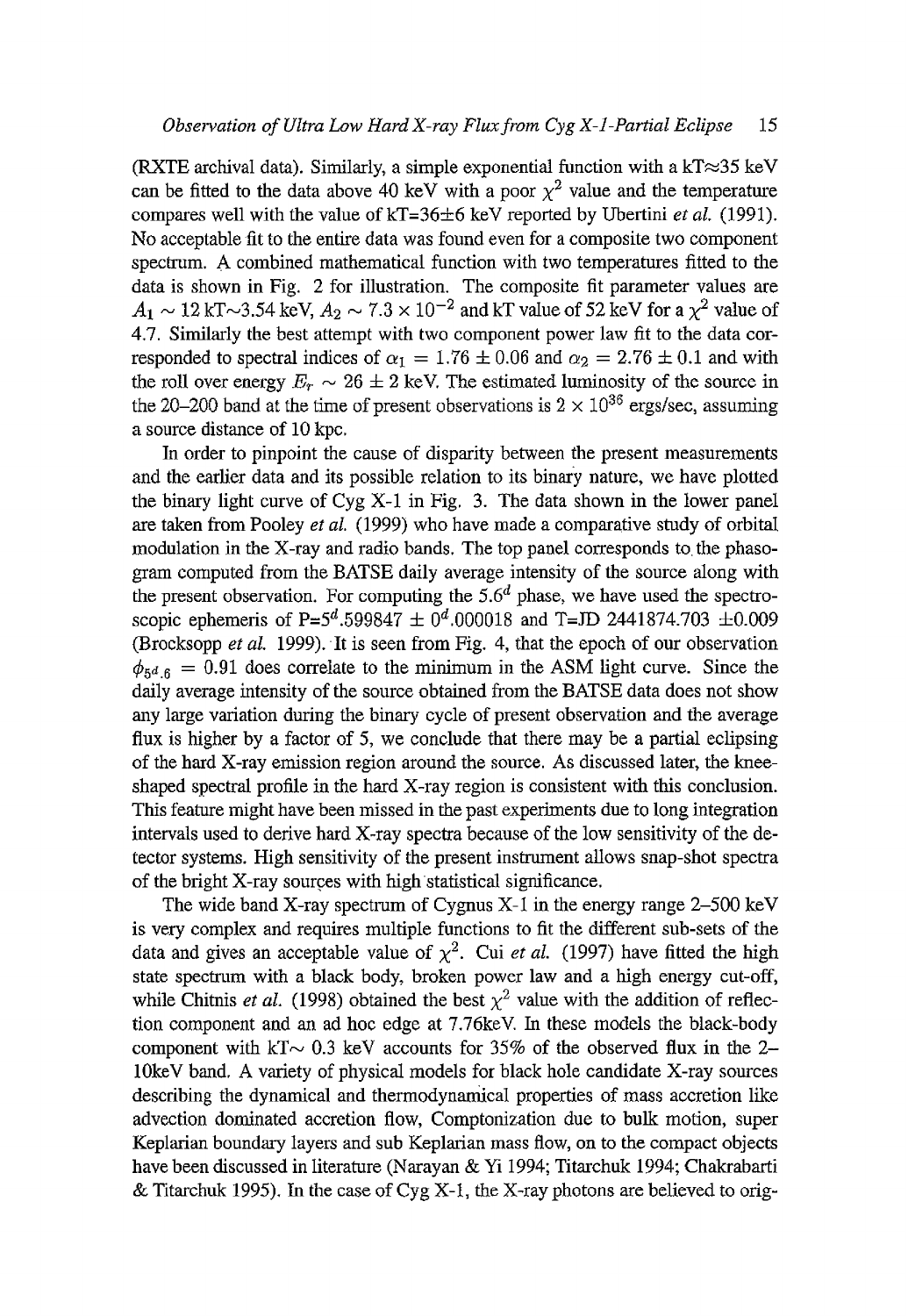

Figure 4. Binary phase histogram for Cyg X-1. See text for details

inate in two different sites. The low energy photons below 10 keV are emitted in optically thick accretion disk, while the hard X-ray photons originate in the Inverse Compton scattering process of the low energy photons in the hot corona around the X-ray object (Sunyaev & Titarchuk 1980, Liang & Nolan 1984). In order to fit the X-ray high/soft  $(\gamma_2)$  state, a two temperature concentric spherical geometry is adopted for the corona models, in which the photons between 25 and 300keV originate in the outer corona and the inner core contributes photons between 25 keV and 2 MeV (Skibo & Dermer 1995; Ling *et al.* 1997).

In a hot plasma, multiple scattering will control the energy exchange between electron and photon only if the plasma is very tenuous, since the bremstrahlung and recombination losses are  $\propto \rho^2$  and Thompson scattering goes as  $\propto \rho$ ; where  $\rho$  is the number density. If  $4kT_e > h\nu$ , the seed photons will be upgraded in energy. Even for a Maxwellian distribution of electrons with  $kT_e \ll m_ec^2$ , the energy shift during each collision is given by  $\frac{\nu'}{\nu} \sim 1 + \frac{4}{3}[\gamma^2 - 1]$ . Therefore, multiple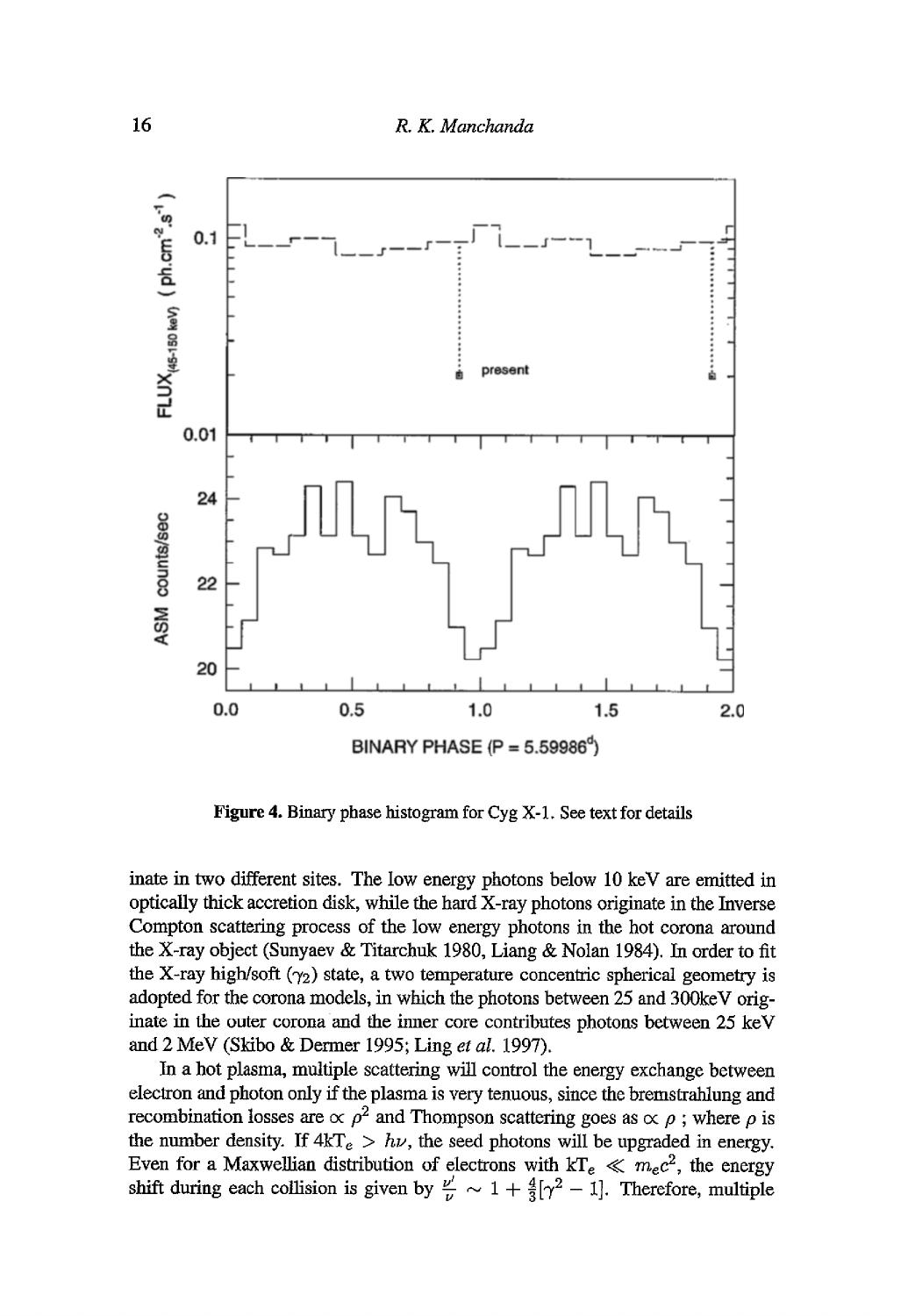

Figure 5. Sample curves for Comptonization of low energy photons in a cloud of weekly relativistic plasma for two values of optical depths and differing number of scattering.

scattering even by a Maxwellian gas can lead to very high photon energies. In a non-relativistic plasma where  $kT_e \ll m_e c^2$  and  $\tau \gg 1$ , the average number of scattering for the seed photon  $n_s \sim \tau^2$  and the probability density for multiple scattering is given as;  $P(n_s) \propto \exp[\frac{n_s \pi^2}{3(\tau + \frac{2}{3})^2}]$ . The emergent spectrum therefore, develops into a unified power law from the ensemble of spectra produced by the photons scattered by differing number of times. Both analytical and Monte-Carlo solutions for the spherical cloud and disk-shape geometry have been discussed in literature in relation to Cyg X-1 (Shapiro 1973; Sunyaev & Titarchuk 1980, Pozdnyakov et *al.* 1983, Hua & Titarchuk 1995) In the disk shape medium the output spectrum is a power law for  $h\nu \sim kT_e$  and above  $h\nu \gg kT_e$  it can be represented by Wein's distribution function given as  $(\frac{h\nu}{kT})^3 \cdot e^{-h\nu/kT_e}$ . A sample computation of Comptonization of the low energy photons in a weekly relativistic plasma for two values of optical depth is shown in Fig. 5. The dotted curves give the individ-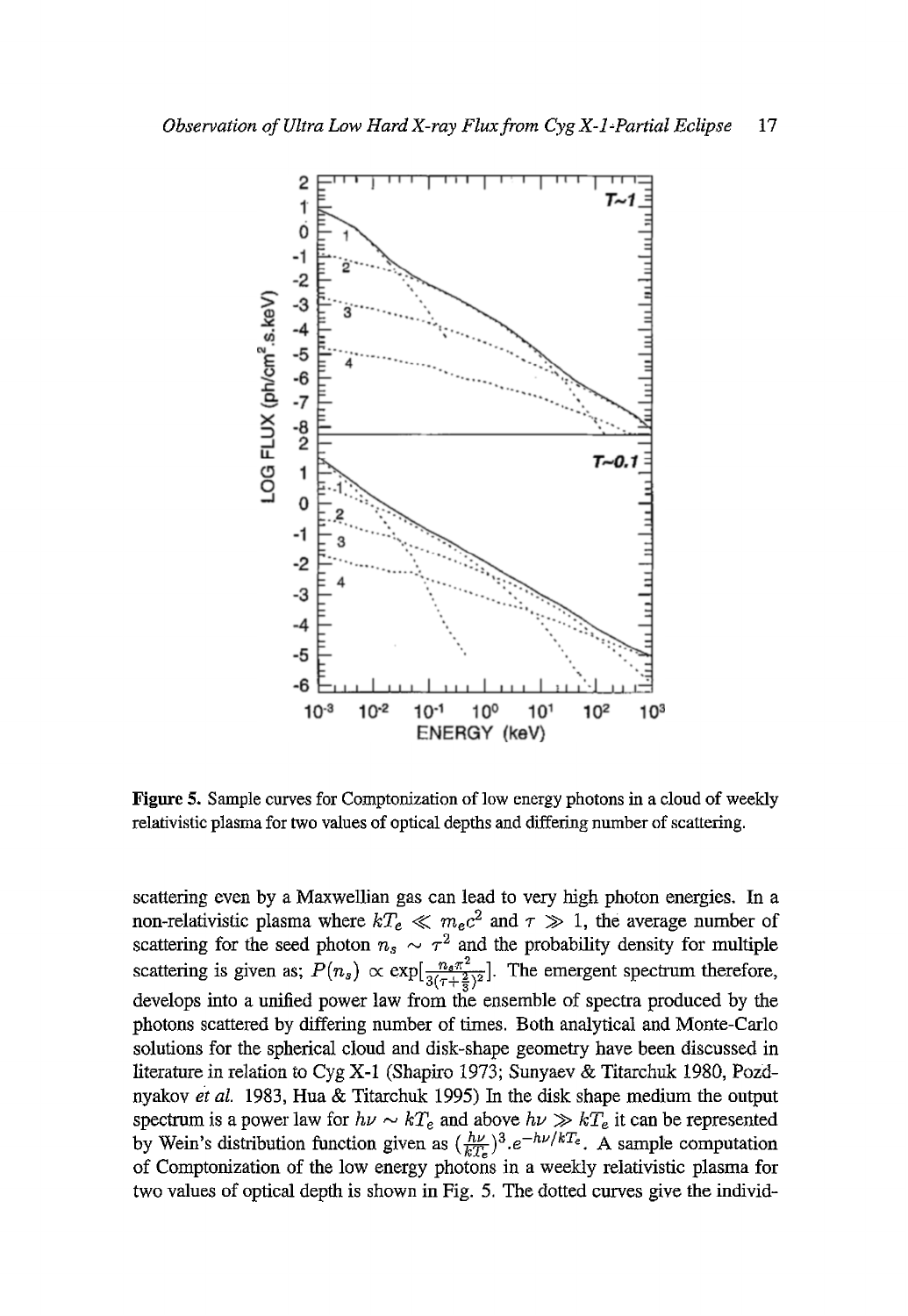

Figure 6. The spectral fit to the present data with multi-component Wien distribution function. Individual curves correspond to kT value of 2.8, l 1.8 and 30 keV respectively.

uaI contribution due to events with differing scattering number (Pozdnyakov *et aL*  1983).

It is clear from Fig. 5, that in the absence of any one of the individual components, the resultant spectrum will exhibit a sudden dip in the corresponding energy band. Therefore, in the physical model of hard X-ray generation due to Comptonization of the seed photons, it is possible to synthesize knee-shaped spectral profile by preferred selection of photon species, which have undergone "differing number of scattering collisions. In a hot plasma with  $kT_e= 27$  keV, an input seed photon with 1 keV energy requires about 20 scatterings to reach the maximum value of  $3kT_e = 81$  keV.

It is therefore suggestive that the spectral shape seen in the present measurement is an ensemble with missing spectral components in which the input photons have gone through less number of seatterings. This can arise in an eclipsed geometry of the emitting region, where a part of the photons in the forward cone are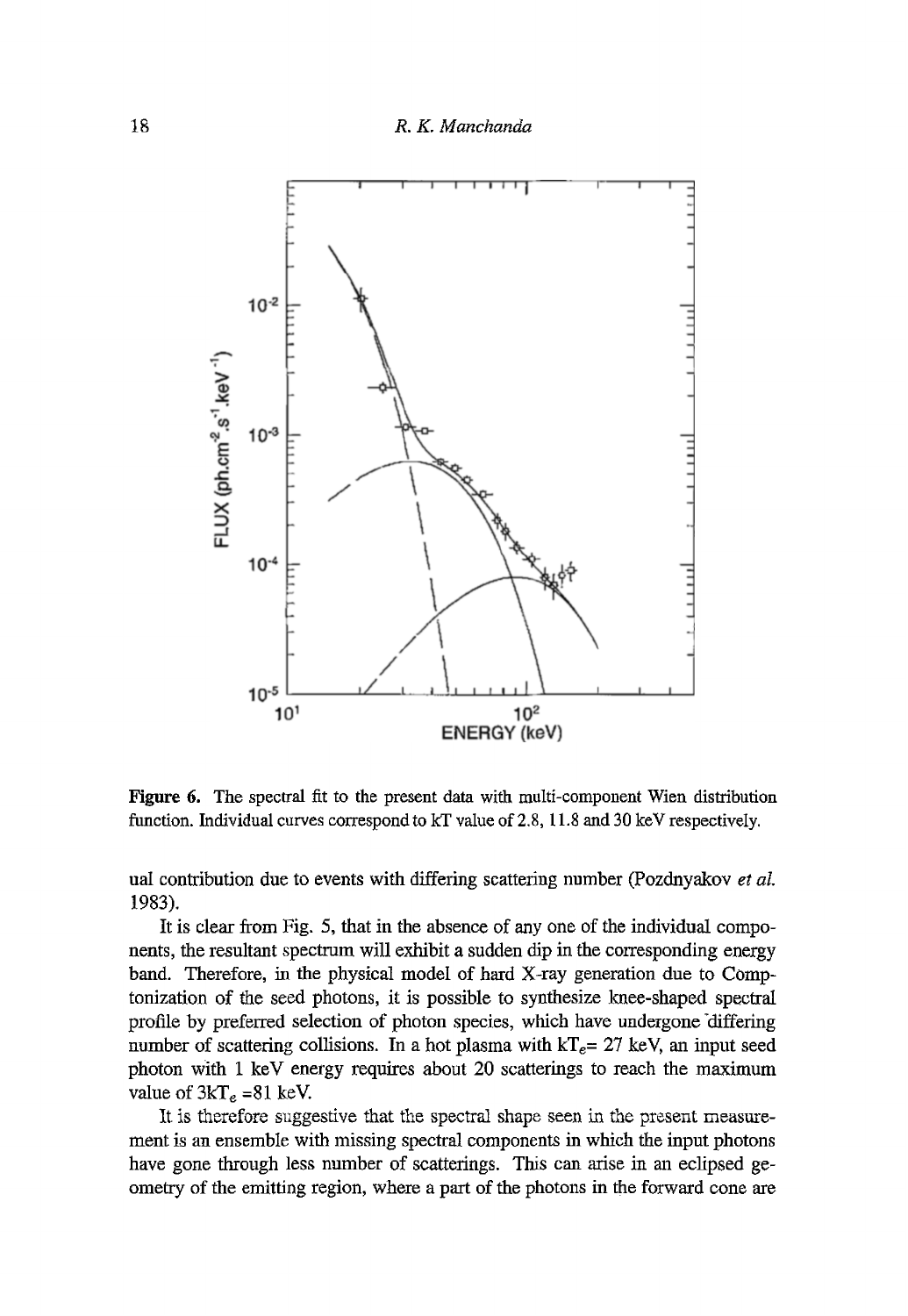blocked and only albedo photons with a large average scattering angle are seen in the visibility cone. A large average scattering angle should in turn only arise in large number of scatterings. Fig. 5 shows the observed data fitted with a three component Wien spectrum. The best-fit parameters correspond to the kT value of 2.8, 11.8 and 30 keV. it is seen from the figure that multi-component Wien's function gives a very close fit to the data. The highest plasma temperature inferred from the present fit agrees well with the best fit kT<sub>e</sub> value of 26.5 keV inferred by Sunyaev & Titarchuk (1980) in their original paper and derived temperatures during the X-ray low/hard state.

#### **4. Summary**

In this paper we have presented hard X-ray observations of Cyg  $X-1$  which are radically different than the earlier measurements. Orbital analysis shows that the present data were taken in the minimum phase and the observed low flux indicates a possible partial eclipse of the hard X-ray emission region. The observed spectrum has a knee-shaped profile and can arise by selective summation of the multiple components in a physical model in which the hard X-ray emission arises due to Inverse Compton scattering of the seed photons.

#### **Acknowledgements**

I thank J. A. R. D'Silva, E P. Madhwani, N. V. Bhagat, B. G. Bagade and Ms. N. Kamble for their support in fabrication of the payload and flight support. I also thank the staff at the TIFR balloon facility, Hyderabad for fabricating the balloon and conducting a successful balloon flight. BATSE and the RXTE instrument teams are thanked for making the data available on public archives.

#### **References**

Brocksopp, C., Tarasov, A. E., Lyuty, V. M., Roche R, 1999, *Astron. Astrophys,* 455, 623.

- Chitnis, V. R., Rao, A. R. & Agrawal P. C., *1998,Astron. Astrophys.,331,251.*
- Cui, W., Heindl, W. A., Rothschild, R. E., Zhang, S. N. Jahoda K. & Focke W, 1997, *Ap.*  J., 474, L57.
- Dolan, J. E, Crannel, C. J., Dennis, B., Frost, K, & Orwig L. E., 1979, Ap. J., 230, 551.
- D'Silva, J. A. R., Madhwani, P., Tembhurne N. & Manchanda, R. K., 1998, *NucL Instr. Meth.,* A 412, 342.
- Giles, D. R. & Bolton, C. T., 1982, Ap. J., 260, 240.
- Hua, X. M. & Titarchuk, L., 1995, *Ap.* J., 449, 188.
- Kemp, J., Barbour, M. S., Hanson, G. D., Terrell, D. & Walker E. N., 1983, *Ap. J.,* 100, L75:
- Kemp, J. C., Kartskaya, E. A., Kumisiashvili, M. I., Lyutyi, V. M., Kharuzina T. S. & Cherepsshchuk A. M., I987, *Soviet Astronomy,* 31, 170.